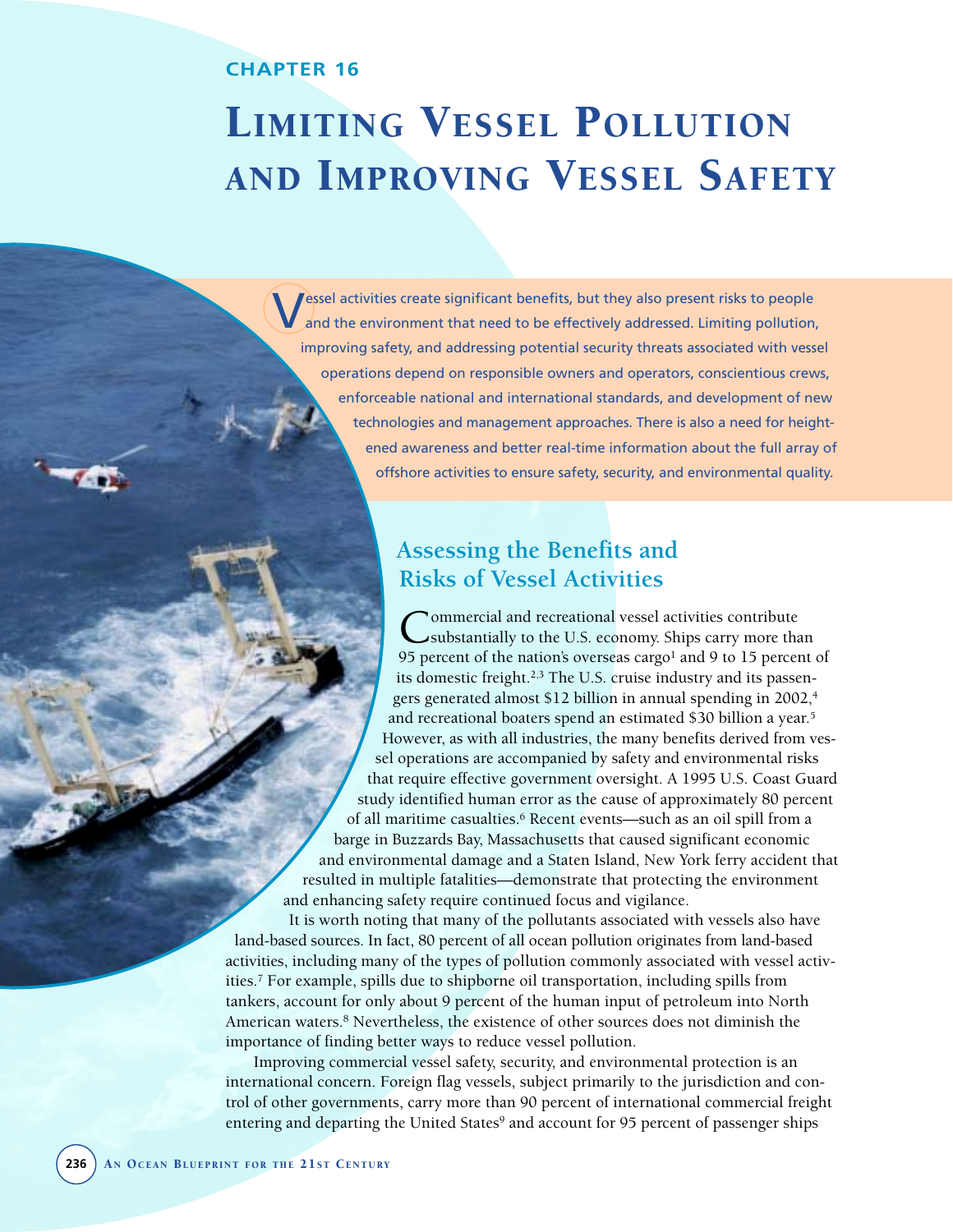and 75 percent of cargo ships operating in U.S. waters.10 Consequently, it is critical for the United States to participate in worldwide efforts to manage vessel operations. The principal forum for developing international regulations and guidelines on vessel safety, security, and environmental protection is the United Nations International Maritime Organization (IMO). The IMO consists of 164 member nations, including the United States, whose combined fleets represent more than 98 percent of world vessel tonnage.<sup>11</sup>

# **Strengthening Vessel Safety, Security, and Environmental Compliance**

Vessel owners and operators and government agencies responsible for oversight of vessel operations share responsibility for continued improvement in vessel safety, security, and environmental compliance. Improvements to date have been based on a combination of voluntary and regulatory measures, including a broad array of guidelines and mandatory regimes for domestic and international operations. Over the past few years, attention has been focused on better implementation, oversight, and enforcement of existing requirements.

The success of all these efforts will depend on a broad domestic and international framework with several components. A key factor is a strong voluntary commitment on the part of vessel owners and operators to build a culture that incorporates safety, security, and environmental protection as important and valued aspects of everyday vessel operations. Another important component is an international commitment to effective oversight and enforcement, both by those with primary responsibility for vessel operations and by receiving ports.

# **A Culture of Compliance and Safety**

Voluntary partnerships between U.S. government agencies and vessel owners and operators are an important, non-regulatory means of promoting vessel safety and encouraging compliance with environmental regulations. For example, the Coast Guard's Prevention Through People program focuses on the human component of vessel operations to identify risks and develop solutions to common problems, emphasizing the industry's lead role in safety management.

Such partnerships have been credited for reductions in vessel accidents and oil spills. However, the process of building a culture of safety also requires a strong commitment within industry. Safety and environmental plans should be effectively incorporated into routine vessel operations, including investments in improved workplace safety and training. Also important are reliable means of measuring the success of these initiatives, as reflected in crew and company performance, including extensive use of third-party audits. The Coast Guard has developed incentives that reward companies and vessels that have excellent performance records. The most effective incentives are those that facilitate cargo delivery or other vessel operations, such as reduced government oversight or inspections, which translate directly into lower operational costs.

# **Recommendation 16–1**

The U.S. Coast Guard should encourage industry partners engaged in vessel management to develop stronger voluntary measures, particularly those that reward crew member contributions, as part of a continuing, long-term effort to build a culture of safety, security, and environmental compliance in routine vessel operations.

Despite these positive developments, effective oversight and enforcement will remain critical to improved safety and environmental protection. While most vessel owners and operators comply with international and domestic requirements to develop safety manage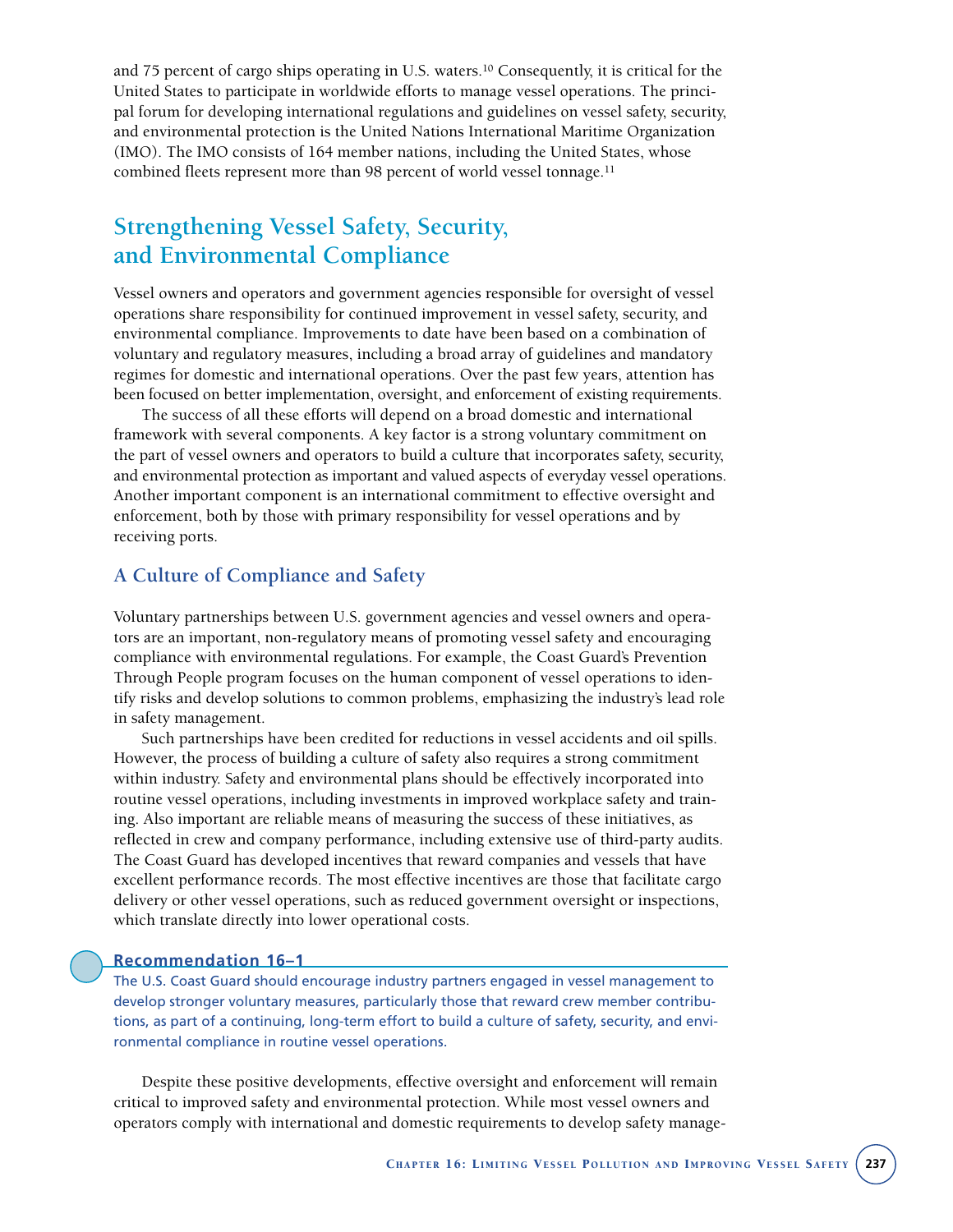ment plans, the evidence of continuing accidents, criminal prosecutions for falsifying documents, and intentional violation of environmental protection laws indicate that some owners and operators are not effectively implementing these plans. Coast Guard experience has found that performance-based inspections, focusing on demonstrations of crew competencies and incorporation of vessel safety management plans into daily operations, provide the best means of evaluating the effectiveness of implementation efforts.

Effective oversight and enforcement also play an important role in identifying and taking action against the small percentage of owners, estimated to control 10 to 15 percent of the world fleet, that cause significant environmental damage by disregarding or intentionally violating safety and environmental regulations.<sup>12</sup> Thorough inspections and enforcement operations and appropriate penalties can help discourage such illegal conduct.

Vessel oversight and enforcement took on a dramatic new dimension after the terrorist attacks in September 2001, when a series of new security requirements were developed to address vulnerabilities in the U.S. marine transportation system. In 2002, Congress enacted the Maritime Transportation Security Act (MTSA), establishing a comprehensive approach to maritime security, and the IMO adopted a broad new security regime for international shipping, which entered into force in July 2004. These initiatives are part of a broader homeland security strategy that places a series of new demands on Coast Guard resources.

Concern has been expressed in Congress and elsewhere about the impact of increased security responsibilities on other Coast Guard missions. U.S. General Accounting Office (GAO) reports have documented a decline in resources in a number of other mission areas, including marine safety and environmental protection, since September 2001, and have called upon the Coast Guard to develop a comprehensive, balanced resource utilization strategy.<sup>13,14</sup>

A 2004 report by the National Research Council identified four key national interests related to the marine transportation system: ensuring marine safety; protecting the marine environment; facilitating commerce; and providing for national security.15 In planning for future resource needs and allocation, it will be important to ensure that sufficient resources are available to meet new security demands without diminishing the resources necessary to sustain and strengthen marine safety and environmental compliance. For example, performance-based vessel inspections, while the most effective means of verifying compliance, are resource intensive. These inspections have played a critical role in identifying and correcting potential problems, and in assessing the effectiveness of overall efforts to improve safety and environmental compliance.

# **Recommendation 16–2**

The U.S. Coast Guard should carry out sustained and strengthened performance-based inspections as a key component of vigorous enforcement of marine safety and environmental protection laws. Coast Guard activities in these areas should be coordinated with new demands for vessel security inspections and other security requirements.

# **Flag State Oversight and Enforcement**

Government responsibility for oversight and enforcement is vested primarily in the *flag state,* the nation in which a vessel is registered and whose flag the vessel flies. Flag states are responsible for ensuring their vessels' compliance with applicable safety, security, and environmental standards, and for verifying the accuracy of documents and certificates issued under their authority. This responsibility requires flag states to have the necessary domestic laws, administrative infrastructure, and qualified personnel in place to oversee vessel inspections, ensure crew competency, investigate vessel accidents, and take appropriate regulatory and enforcement actions.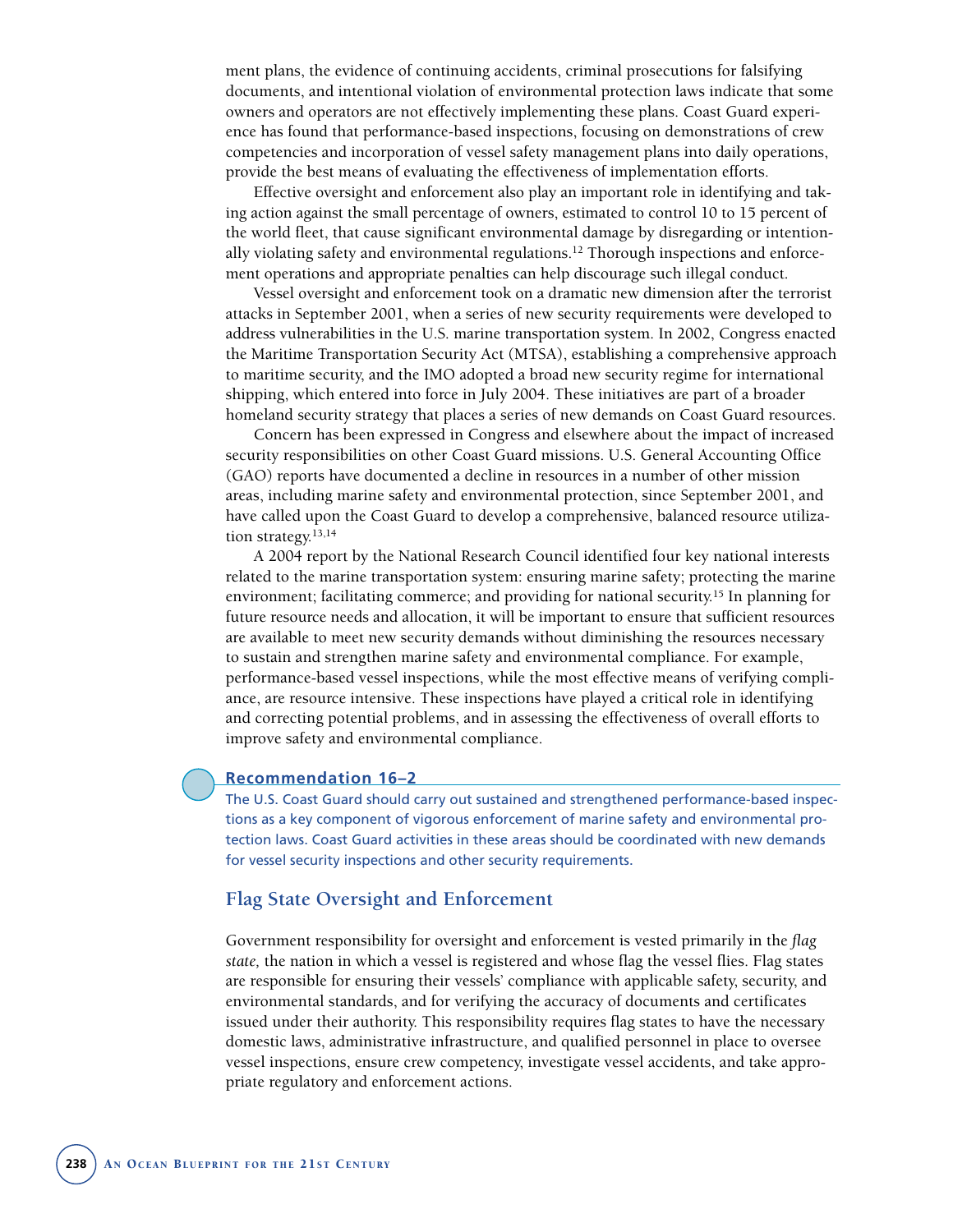Although many flag states take their responsibilities seriously and are active participants within the IMO, some lack the willingness or capacity to adequately oversee and enforce international requirements. In many instances, flag states rely heavily on independent organizations, such as classification societies, for technical expertise and guidance concerning these responsibilities. These organizations may be designated to exercise authority on behalf of a flag state, in which case they are referred to as "responsible organizations." Many of these organizations are highly professional and competent, but not all adhere to high standards of performance.

Some flag states, known as open registries, allow ship owners to register vessels and fly their flag without any genuine link between the nationality of the owner and the flag state. A few open registries have little interest in the duties of a flag state, other than to collect registration fees. These flag states become havens for owners of substandard vessels seeking to avoid meaningful oversight. The ability to rapidly change vessel registry from one flag state to another makes it easy for irresponsible owners to avoid effective flag state controls over their operations.

Over the past decade, the IMO has developed guidelines to improve flag state oversight and enforcement including a self-assessment program. However, less than one-third of IMO member nations have participated in the program, and a consistently low number of flag states submit mandatory reports to the IMO on actions taken to control pollution violations.16 An IMO research study completed in 2001 also found an unexpectedly high incidence of fraudulent crew certification documents, with over 80 percent of those surveyed having detected forged certificates in the last five years.<sup>17</sup>

Mounting international security concerns have made effective flag state oversight and control even more urgent. Recently approved IMO security initiatives require flag states to enforce comprehensive new security measures for vessels flying their flag, including the implementation of vessel security plans, development of detailed and regularly updated vessel histories, and verification of vessel and crew security documentation.

The IMO also recently approved the establishment and development of a voluntary Model Audit Scheme to assess how effectively member states are implementing and enforcing convention standards and to provide feedback on audit results. The IMO has been working on a code that clearly enumerates flag state, port state, and coastal state responsibilities. The G-8 nations (the United States, France, Russia, the United Kingdom, Germany, Japan, Italy, Canada) and representatives from the European Union agreed to work together to accelerate the introduction of these IMO initiatives and expand technical cooperation programs to assist flag states in meeting their international obligations.18

# **Recommendation 16–3**

The United States should work with other nations to accelerate efforts at the International Maritime Organization to enhance flag state oversight and enforcement. These efforts should include implementation of:

- a code outlining flag state responsibilities and obligations.
- a voluntary audit regime, to be followed by adoption of a mandatory external audit regime for evaluating flag state performance.
- measures to ensure that responsible organizations, acting on behalf of flag states, meet established performance standards.
- increased technical assistance, where appropriate, for flag states that participate in selfassessments and audits.

*We have seen over and over again how old, out-of-date ships flying flags of convenience have caused untold damage to the world's oceans.*

—Richard McCreary, *Group President, Halter Marine, Inc., testimony to the Commission, March 2002*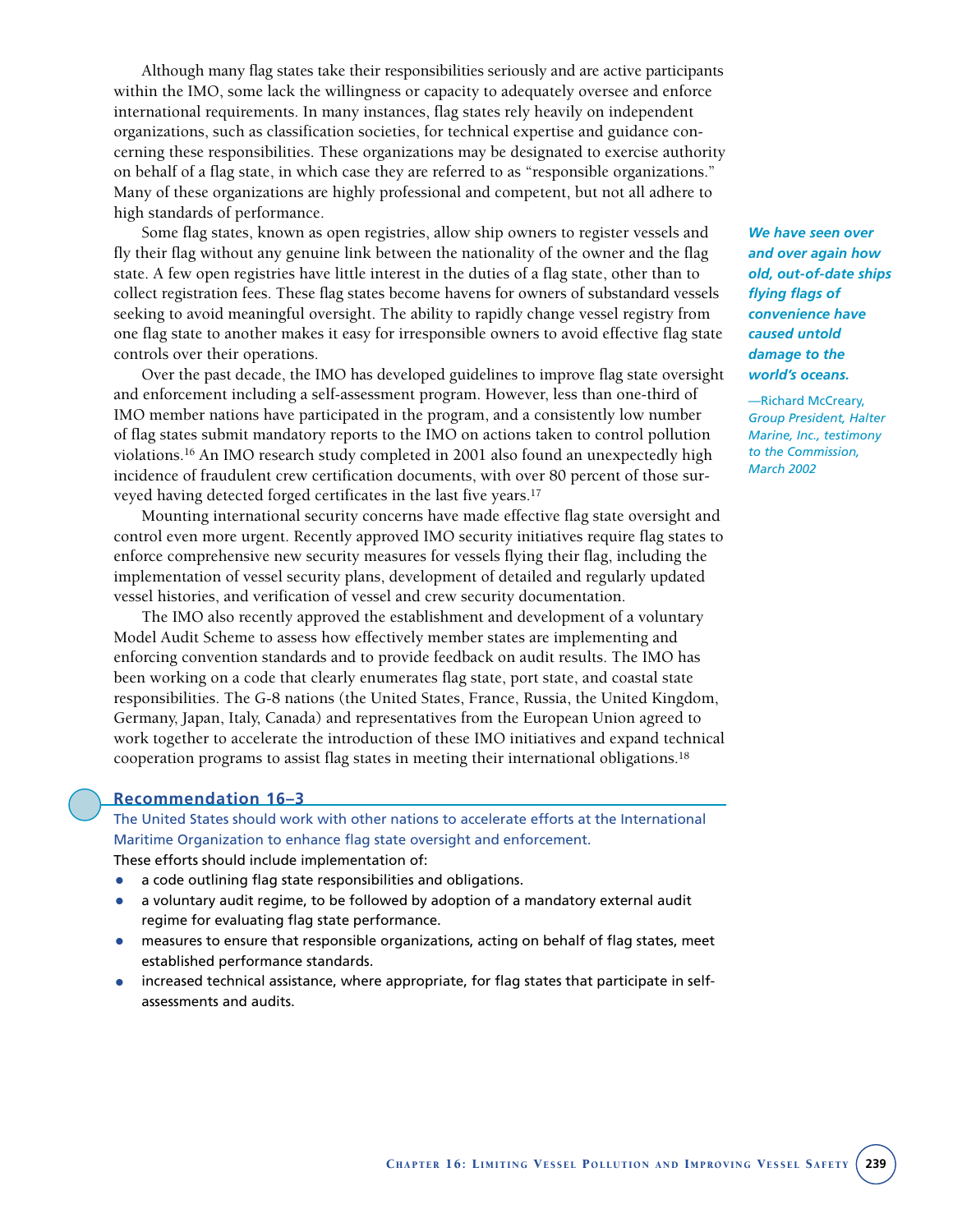# **Port State Control**

Nations have the authority to ensure that foreign flag vessels visiting their ports are in compliance with applicable international and domestic requirements. This verification process, exercised through port state control programs, has taken on added significance given the failure of some vessel owners and flag states to effectively exercise their oversight responsibilities.

#### *U.S. Port State Control*

The Coast Guard currently carries out a port state control program that allocates limited inspection resources to the highest-risk vessels, based on an assessment of the vessel owner, flag state, classification society, performance history, and vessel type. The assessment also considers whether the flag state is a party to important international conventions. In 2002, over 7,000 vessels from 81 flag states made more than 53,000 port calls in the United States. The Coast Guard conducted 10,518 inspections, leading to the detention of 179 vessels for serious violations.19

The Coast Guard's QUALSHIP 21 program rewards foreign flag vessels that have attained particularly high levels of compliance with international safety and environmental requirements by reducing their Coast Guard inspections. This can expedite port calls and reduce costs. The Coast Guard is currently working to develop additional incentives for QUALSHIP 21 vessels.

The Coast Guard's annual reports on port state control identify a small number of flag states whose vessels have consistently poor records, with repeated detentions for major safety and environmental compliance violations.<sup>20</sup> Beginning in 2004, the U.S. port state control program will be expanded to include comprehensive vessel security inspections that will provide additional information on flag state performance.

Poor oversight by flag states places greater burdens on Coast Guard resources; the higher the potential risk presented by a vessel, the greater the need to assign resources to address that risk. More stringent action against irresponsible flag states may encourage vessel owners to register with flag states that have better oversight regimes and performance records, and reduce the burden on port state resources. One potential option would be to deny port entry to vessels registered with flag states, or under control of owners and operators, who demonstrate a repeated, material failure to enforce applicable security, safety, or environmental protection requirements.

#### *International Port State Control*

Port state control programs around the world can become more effective by sharing information on successful program management practices, and by sharing information on vessel histories and inspections. An international memorandum of understanding, signed by the Coast Guard, established EQUASIS, an independent, nonprofit database designed to provide global access to impartial information on individual vessels to help reduce substandard shipping. This database can be accessed free of charge by anyone, including port states and vessel operators. Although the Coast Guard actively participates in development of EQUASIS policy, and provides and uses information in the database, an appropriate funding mechanism is needed to allow regular U.S. support for this important information-sharing effort.

# **Recommendation 16–4**

The U.S. Coast Guard, working with other nations, should establish a permanent mechanism to strengthen and harmonize port state control programs under the auspices of the International Maritime Organization. To assist port states, the Coast Guard should also support efforts to enhance an international vessel information database.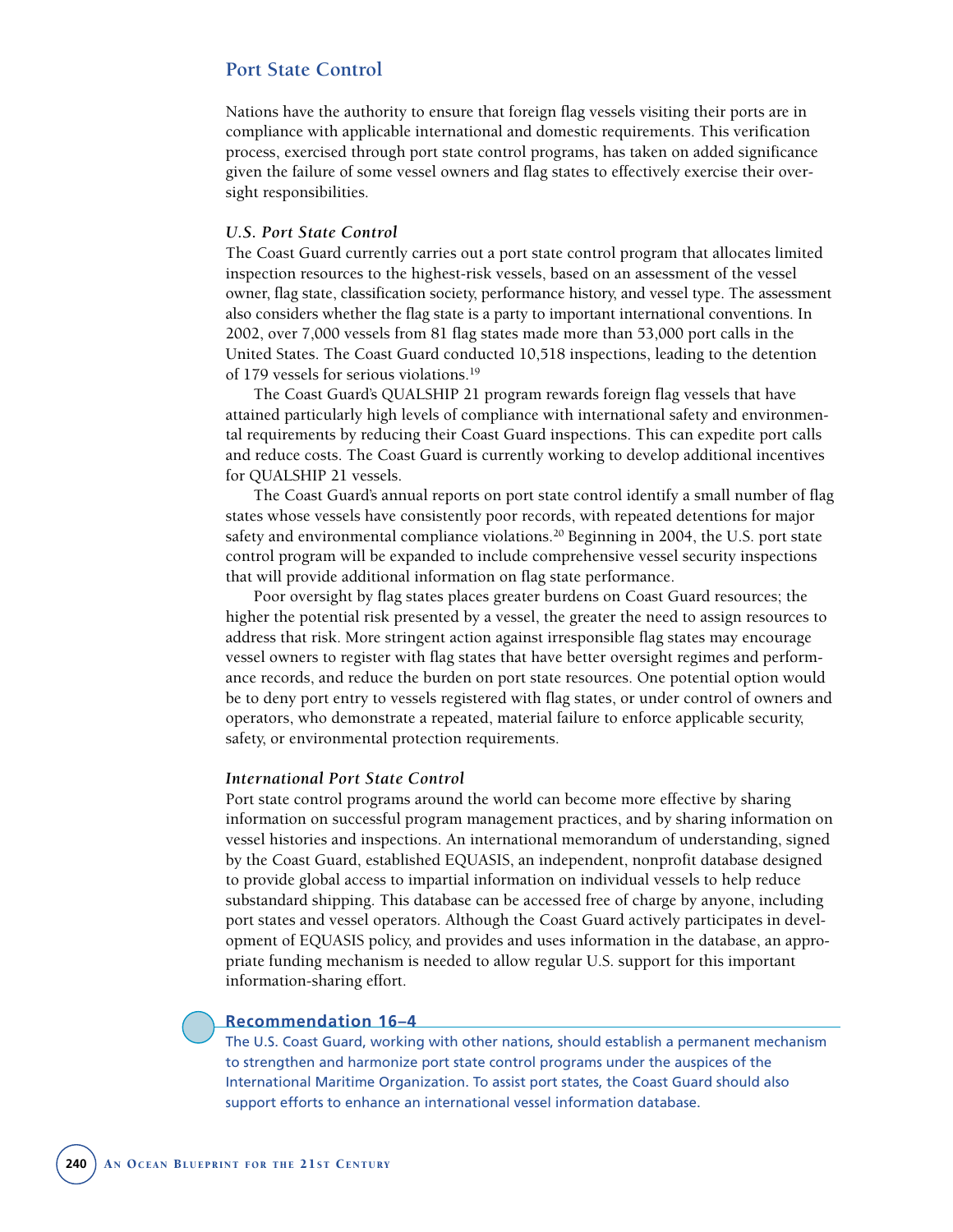# **Reducing Vessel Pollution**

Strengthening commitments to environmental protection, flag state oversight, and port state control will help prevent and reduce the impacts of vessel pollution. However, effective reduction of vessel pollution will also require the development of new control measures. Of particular concern are vessel waste discharges containing pathogens and nutrients, air emissions, and oil releases. (The role of vessels in the spread of invasive species is addressed in Chapter 17.)

# **Waste Stream Discharges**

Every day, vessels ranging from large cruise ships to small recreational boats discharge wastes into coastal waters. The waste streams from recreational vessels primarily contain sewage, while cruise ships discharge both sewage and toxic substances. These wastes, if not properly disposed of and treated, can be a significant source of pathogens and nutrients with the potential to threaten human health and damage shellfish beds, coral reefs, and other aquatic life. According to the U.S. Environmental Protection Agency (EPA), the amount of bacterial pollution in the discharge of untreated sewage from just one recreational boat is equivalent to the amount in the treated sewage of 10,000 people during a similar time period.<sup>21</sup>

The Clean Water Act prohibits the discharge of untreated sewage in U.S. internal waters and within three miles of the coast. It also allows individual states to ask EPA to establish special no-discharge zones within which the discharge of even treated sewage is prohibited. The Clean Water Act also



Commercial and recreational vessels can be the source of many pollutants in the marine environment including waste discharges, air pollution, and chemical and oil spills. While large spills can lead to environmental catastrophes, smaller spills, like this one from a capsized vessel in the Port of Albany, can also have serious impacts on local ecosystems.

directs EPA and the Coast Guard to establish discharge and design standards for onboard toilets, referred to technically as marine sanitation devices (MSDs).

Concerns about the impacts of vessel waste and the effectiveness of Clean Water Act controls increased in the 1990s, along with the increase in cruise ships and recreational vessels. An Alaskan study conducted in 2000 found that most cruise ship MSDs failed to treat sewage to levels necessary to meet federal standards, despite claims by the manufacturers. Earlier that year, cruise lines had voluntarily adopted additional restrictions on the discharge of wastewater in Alaskan waters in response to growing concerns about potential wastewater impacts.<sup>22</sup>

Decreasing the detrimental effects of these discharges will require a number of actions, including modifications to current statutes and regulations to strengthen standards, improved public outreach and education, and additional research to better understand waste stream impacts.

# *Cruise Ships*

The cruise industry has grown rapidly since the 1980s. By the end of 2002, 176 vessels were operating in the North American cruise industry, and U.S. ports handled 6.5 million cruise embarkations, an increase of over 10 percent from 2001.23 While perhaps slowing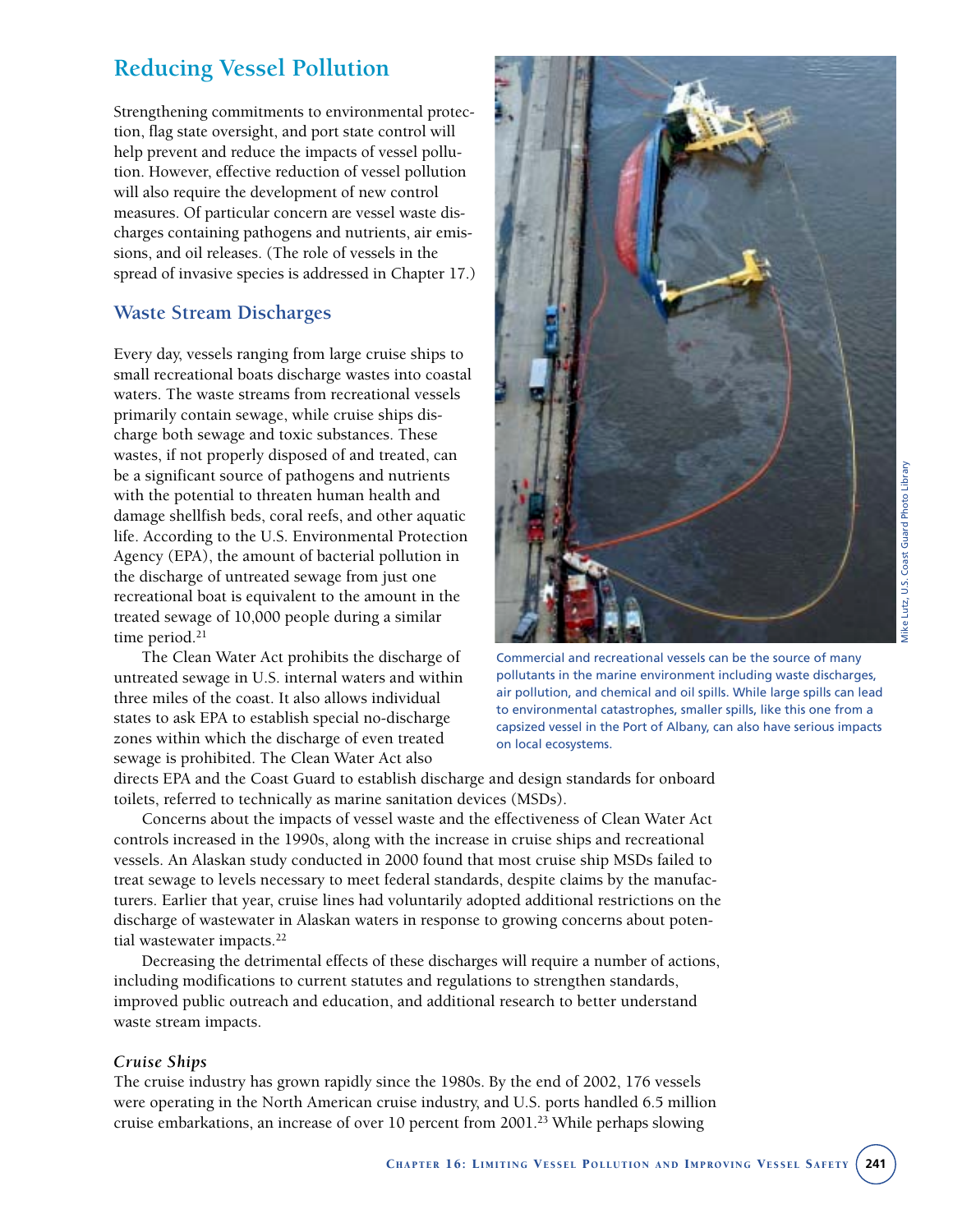

Passengers boarding cruise ships at U.S. ports account for over 70 percent of global passengers. Due to the growth of U.S. cruise ship operations, appropriate treatment and disposal of wastewater discharges from these ships will continue to be a concern for maintaining water quality and preventing harm to marine organisms.

Source: Business Research & Economics Advisors. *The Contribution of the North American Cruise Industry to the U.S. Economy in 2002.* Exton, PA: International Council of Cruise Lines, August 2003.

somewhat over the next several years, double-digit growth is predicted to continue in the near term. $24$  This is causing increased concern about the environmental impact of waste discharges from cruise ships. The United States accounts for about 70 percent of global cruise embarkations; thus, a large portion of cruise ship operations occur in or near U.S. waters (Figure  $16.1$ ).<sup>25</sup>

Cruise ships can carry as many as 5,000 passengers and crew, generating large amounts of wastewater, including blackwater (sewage), graywater (drainage from dishwashers, showers, laundry, baths, and washbasins), and hazardous substances. Estimates indicate that a single cruise ship can generate from 140,000 to 210,000 gallons of blackwater and a million gallons of graywater per week.26,27 Of particular concern are the cumulative environmental impacts caused when cruise ships repeatedly visit the same environmentally sensitive areas.

Between 1993 and 1998, eighty-seven illegal discharge cases were brought

against cruise lines in the United States, resulting in significant civil and criminal penalties.<sup>28</sup> While the number of confirmed cases gradually declined during that period, new cases leading to additional civil and criminal penalties have continued over the past several years. Industry efforts to address this problem have included the voluntary adoption of comprehensive management plans for handling cruise ship wastes, participation in research partnerships with government and other public and private stakeholders to investigate the impacts of cruise ship pollution, and significant investments in new technologies to reduce environmental impacts. The cruise industry has also signed memoranda of understanding with individual states concerning management and oversight of cruise ship waste disposal programs.

In response to particular concerns about the impacts of cruise ship discharges in Alaska, a new federal statutory regime applicable only to Alaskan waters was developed in 2000, followed by a state statutory regime in 2001. These laws included wastewater discharge standards and provisions for sampling, testing, recordkeeping, and inspections, as well as flexibility to encourage voluntary application of innovative wastewater treatment technologies and methods. However, no comprehensive wastewater management regime is in place for all large passenger vessels operating in U.S. waters.

A new regime is needed that provides clear, uniform requirements for controlling the discharge of wastewater from large passenger vessels, as well as consistent interpretation and enforcement of those requirements. The benefits of the Alaskan approach should be extended to other sensitive ocean and coastal areas that experience significant cruise ship traffic. Any new regulatory regime should be science-based and incorporate new findings, such as those from recent EPA studies on the dilution and dispersal of discharges from vessels while underway.<sup>29</sup> and Alaska Department of Environmental Conservation assessments of advanced wastewater treatment systems and cruise ship wastewater impacts.30 Effective enforcement will require that vessels maintain accurate records to allow the regulated community and enforcement officials to track the treatment and discharge of wastes.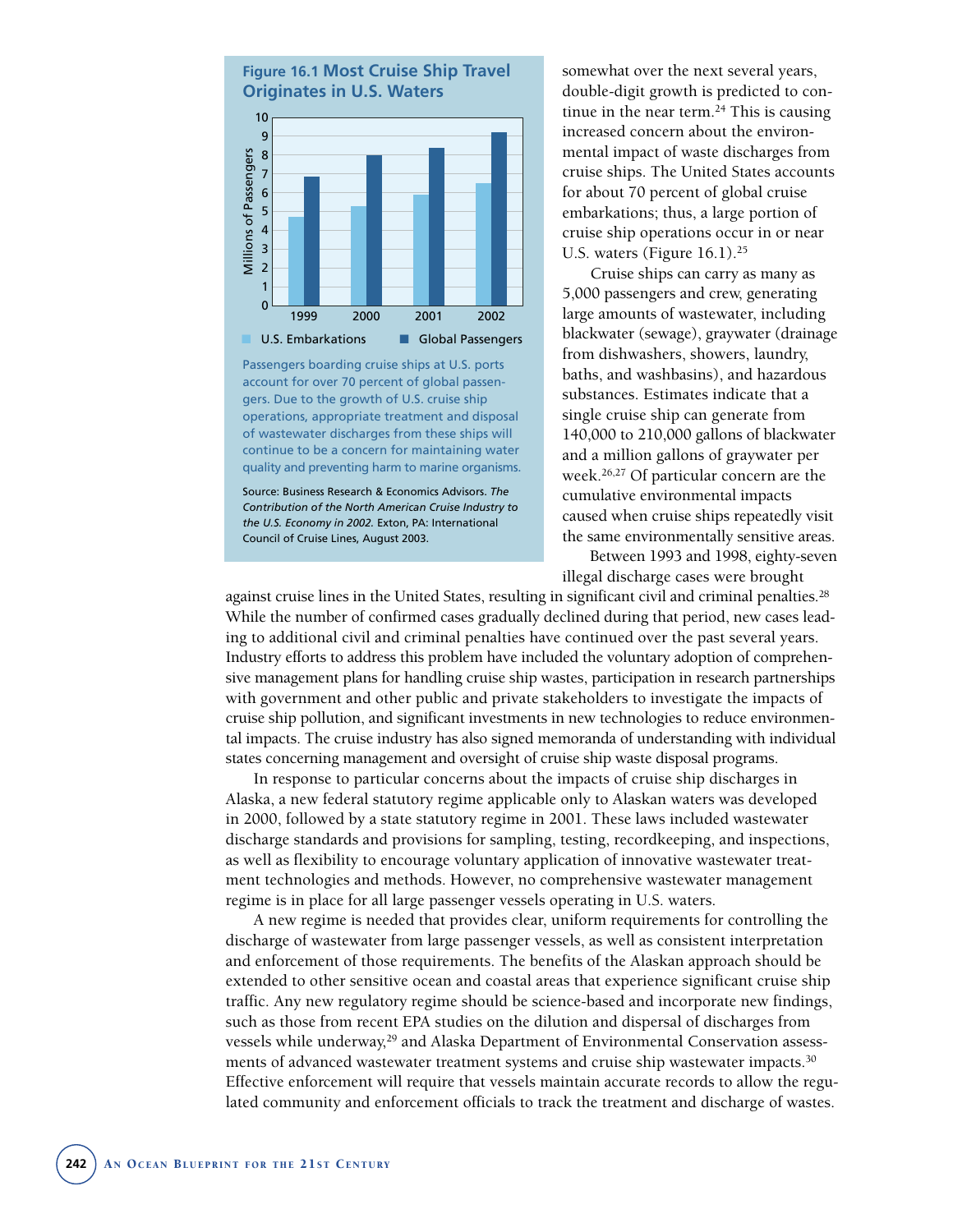

# **Recommendation 16–5**

Congress should establish a new statutory regime for managing wastewater discharges from large passenger vessels that applies throughout the United States.

This regime should include:

- uniform discharge standards and waste management procedures.
- thorough recordkeeping requirements to track the waste management process.
- required sampling, testing, and monitoring by vessel operators using uniform protocols.
- flexibility and incentives to encourage industry investment in innovative treatment technologies.

# *Recreational Vessels*

Millions of recreational boats also discharge significant volumes of waste to coastal waters. Many recreational boaters rely on MSDs to treat waste before discharge or store waste until it can be pumped out at land-based facilities. MSD performance and design standards, however, have not been updated since the mid-1970s and do not account for new technology or the operational life of an MSD system. As a result, many MSDs currently used on recreational vessels do not provide adequate environmental protection, particularly with respect to pathogen discharges.

# **Recommendation 16–6**

The U.S. Environmental Protection Agency should revise the Clean Water Act marine sanitation device (MSD) regulations to require that new MSDs meet significantly more stringent pathogen standards. Manufacturers should be required to warranty that new MSDs will meet these standards for a specific time period.

#### *Waste Pumpout Facilities*

Pumpout facilities are essential for handling waste from boats equipped with holding tanks. The combined use of holding tanks and transfer to shore-side pumpout facilities is currently the most effective way to address the impacts of recreational vessel wastes, particularly nutrients. For many recreational boaters, holding tanks are also the most cost effective and reasonable form of MSD. When a no discharge zone has been established, the use of pumpout facilities is often the only option available for recreational vessels that do not, or for safety reasons should not, venture offshore beyond state waters.

EPA is responsible for determining whether adequate pumpout facilities are available to recreational boaters before approving most state no-discharge zones. In addition, the Clean Vessel Act provides funding to states, through the U.S. Fish and Wildlife Service (USFWS), to purchase and install sewage pumpout stations and portable toilet waste dump stations, and to provide environmental education to boaters. Despite these programs, the current shortfall in adequate pumpout facilities makes it virtually impossible for boaters to comply with prohibitions against the discharge of untreated waste in some coastal areas.

Additional measures have been suggested to increase the number of pumpout facilities. Marina permits issued under federal or state law could include provisions requiring pumpout facilities, and voluntary installation and use of pumpout facilities could be encouraged as part of community education and outreach programs. States may also award grants to construct these facilities. An effective program requires sufficient oversight to ensure that existing pumpout facilities remain operational and readily accessible to recreational boaters. Education and outreach programs, as well as incentive programs, could also be used to encourage voluntary upgrading of MSDs.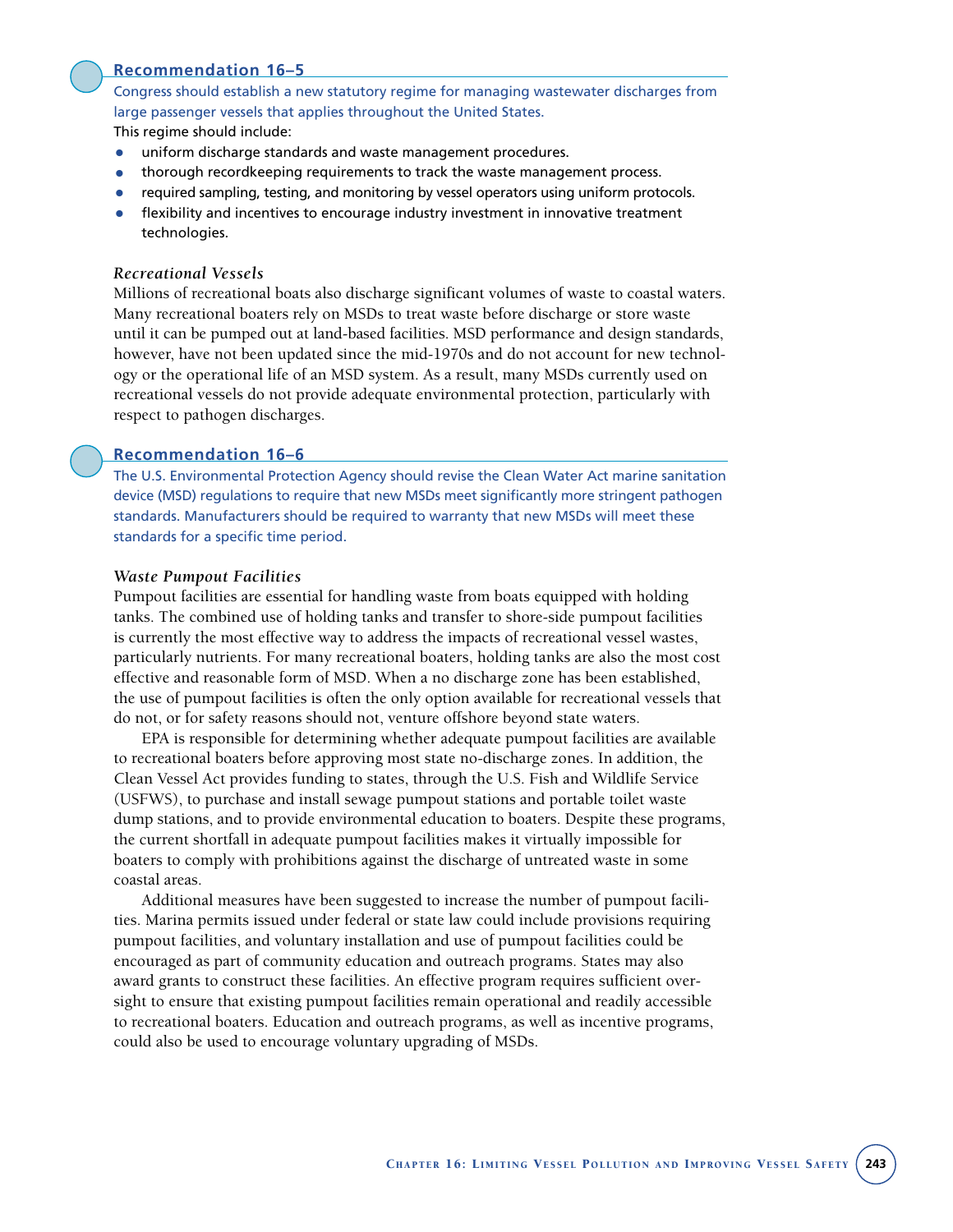# **Recommendation 16–7**

The U.S. Environmental Protection Agency (EPA) should conduct a thorough assessment, including field inspections, to verify the availability and accessibility of functioning pumpout facilities in existing no-discharge zones and prior to the approval of any new no-discharge zones. The U.S. Fish and Wildlife Service and EPA, working with states, should coordinate their efforts to increase the availability of adequate, accessible, and operational pumpout facilities, particularly in no discharge zones.

# **Air Emissions**

# *Commercial Vessels*

Most large commercial ships are powered by marine diesel engines that use fuels containing high concentrations of contaminants.31 These engines have high emissions on a per engine basis and contribute to high ozone and particulate matter levels in many coastal and port areas.32 A study of global impacts from large vessel air emissions indicates that approximately 80 percent of vessel air emissions occur within 200 miles of the coast, and that a major part of these emissions are concentrated in a few areas in the Northern Hemisphere, primarily along the east and west coasts of the United States, in the North Pacific, and in northern Europe.33 International and domestic marine trade is predicted to more than double in the next twenty years, reinforcing the need to expeditiously develop and implement measures to abate vessel-generated air pollution.<sup>34</sup>

International initiatives to curb emissions from very large vessel engines have focused on IMO development of a new Annex to the International Convention for the Prevention of Pollution from Ships (MARPOL). (For a listing of significant ocean-related international agreements, see Table 29.1.) Annex VI, which is scheduled to enter into force in May 2005, establishes limits on nitrogen oxide emissions and addresses the sulfur content of fuel, ozone-depleting substances, volatile organic compounds from refueling, and shipboard incineration. Annex VI also allows nations to establish Sulfur Oxide Emission Control Areas and efforts are already underway to seek this designation for certain European waters.

# **Recommendation 16–8**

The United States should ratify MARPOL Annex VI and work for International Maritime Organization (IMO) adoption of even stricter air emission standards that reflect advances in marine engine technology, availability of cleaner fuels, and improved operational practices. The U.S. Environmental Protection Agency, working with other appropriate entities, should use Annex VI criteria and guidelines to evaluate U.S. ocean and coastal areas with impaired air quality, and seek IMO designation of appropriate areas as Sulfur Oxide Emission Control Areas.

In May 2004, EPA announced two new initiatives as part of its ongoing Clean Diesel Program. These regulatory measures are designed to improve air quality through a combination of emission controls and cleaner fuels. Cleaner fuel standards will reduce the sulfur content of diesel fuel from its currently uncontrolled level of approximately 3,000 parts per million to 500 parts per million in 2007, and to 15 parts per million by 2012 for fuel used in marine engines. EPA is also proposing stricter emission standards for all new commercial, recreational, and auxiliary marine diesel engines except the very large Category 3 engines used for propulsion on sea-going vessels, which are subject to separate regulations. The new standards could apply to designated marine engines by 2011. Implementation of these regulations, which are designed to complement each other, should result in significant reductions in harmful emissions. EPA estimates that full implementation of these two regulatory initiatives will result in particulate matter reductions of 95 percent, nitrogen oxides reductions of 90 percent, and the virtual elimination of sulfur oxides from marine engines that meet the new standards.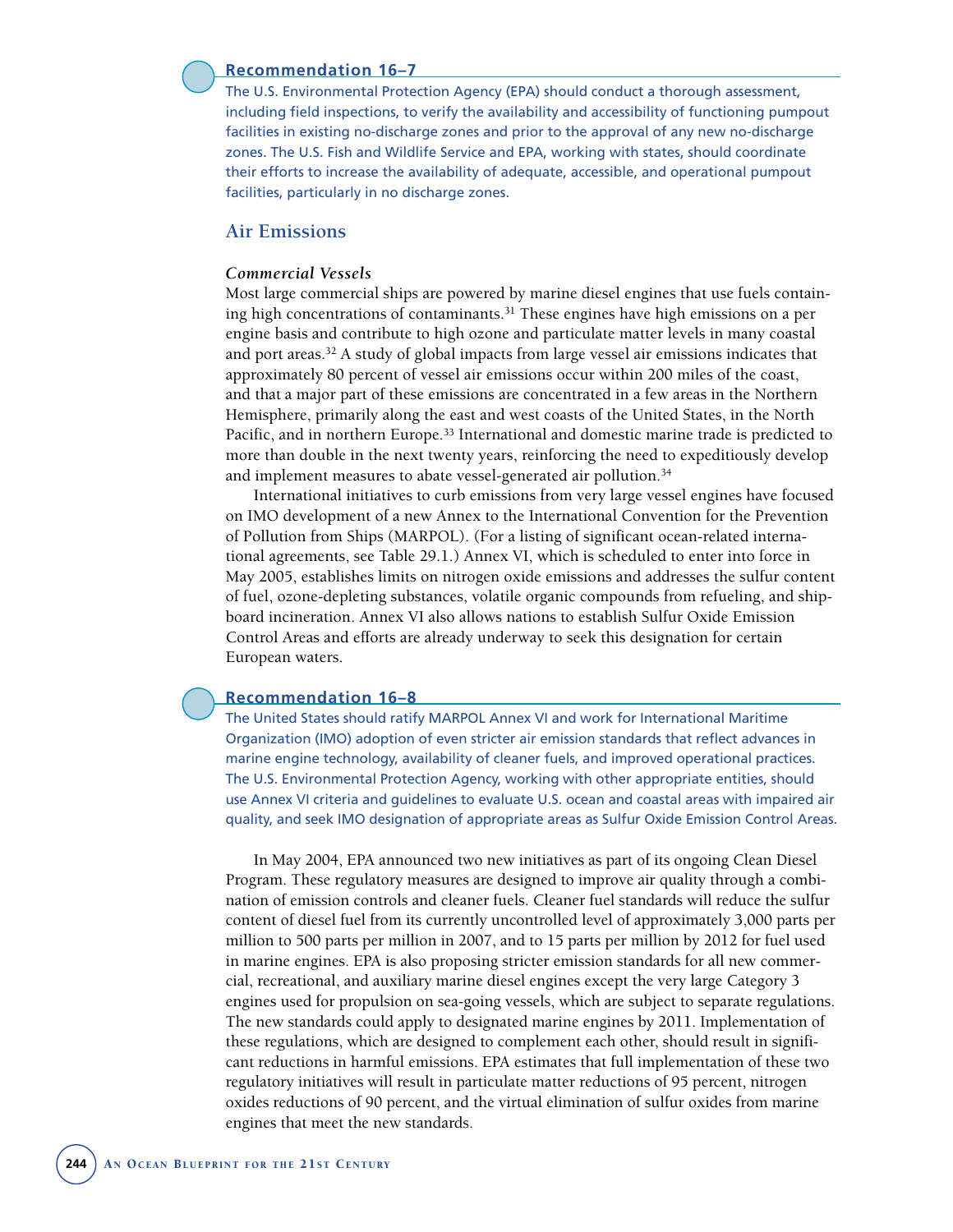Voluntary actions can provide a useful complement to regulatory measures in reducing vessel air emissions, although they often involve increased costs to vessel owners and operators. New engine types that consume less fuel and emit less pollution are voluntarily being installed and evaluated. Some vessel owners and operators are currently replacing high-sulfur fuels with more expensive, low-sulfur fuels. Economic incentives can encourage such actions by helping to offset the costs. Several incentives were suggested during the development of EPA's large marine engine emission regulations. At the state and port levels, these include differentiated port fees based on a vessel's environmental profile, matching grant programs, and the greater use of shore power where it is determined to be safe, cost-effective, and environmentally advantageous. Future possibilities include market-based measures such as pollution credit trading programs, including trading between fixed and mobile sources.<sup>35</sup> Europe is also considering market-based measures to reduce emissions, such as relating port fees to vessel emission levels, linking fuel taxes with fuel quality, and developing emission trading mechanisms.

# **Recommendation 16–9**

The U.S. Environmental Protection Agency, working with other appropriate entities, should investigate and implement incentive-based measures that could lead to measurable voluntary reductions in vessel air emissions.

# *Recreational Vessels*

At the other end of the spectrum, the millions of smaller recreational boats with gasolinefueled, spark-ignition engines may contribute more than 10 percent of total hydrocarbon emissions in some areas of the nation, $36$  contributing to ozone formation and associated health problems. EPA has issued regulations under the Clean Air Act to reduce these emissions by requiring the use of significantly improved two-stroke engine designs or substitution with four-stroke engines, either of which will significantly reduce air emissions. EPA estimates that by 2025, after the new engines are in widespread use and the old engines have been largely retired, there will be a 75 percent reduction in hydrocarbon emissions from recreational vessels.37 Environmental benefits could be achieved even more rapidly if incentives were provided for boat owners to retire old engines ahead of schedule.

EPA can also work with state government, recreational boating associations, and marinas to expand education and outreach programs that urge recreational boaters to properly maintain engines and fuel systems to optimize combustion and to replace old two-stroke engines more rapidly.

# **Oil Releases**

Vessels can release oil into the marine environment in a variety of ways, including accidental spills of oil and fuel, release of oil during normal engine operations, and intentional discharges. Two recent devastating spills off the coast of Europe involving older singlehull tankers—the *Erika* in 1999 and the *Prestige* in 2002—clearly demonstrate the challenges presented as ship operators and government agencies work to prevent future spills.

#### *Single-Hull Vessel Phase-outs*

One of the major initiatives developed to prevent oil spills is the phase-out of single-hull tankers and barges and their replacement by double-hull vessels. In December 2003, IMO adopted amendments to MARPOL, scheduled to enter into force in 2005, that accelerate international phase-out schedules for single-hull tankers and introduce a ban on carriage of heavy oils by certain single-hull tankers. The IMO provisions reflect similar actions that entered into force in the European Union in October 2003.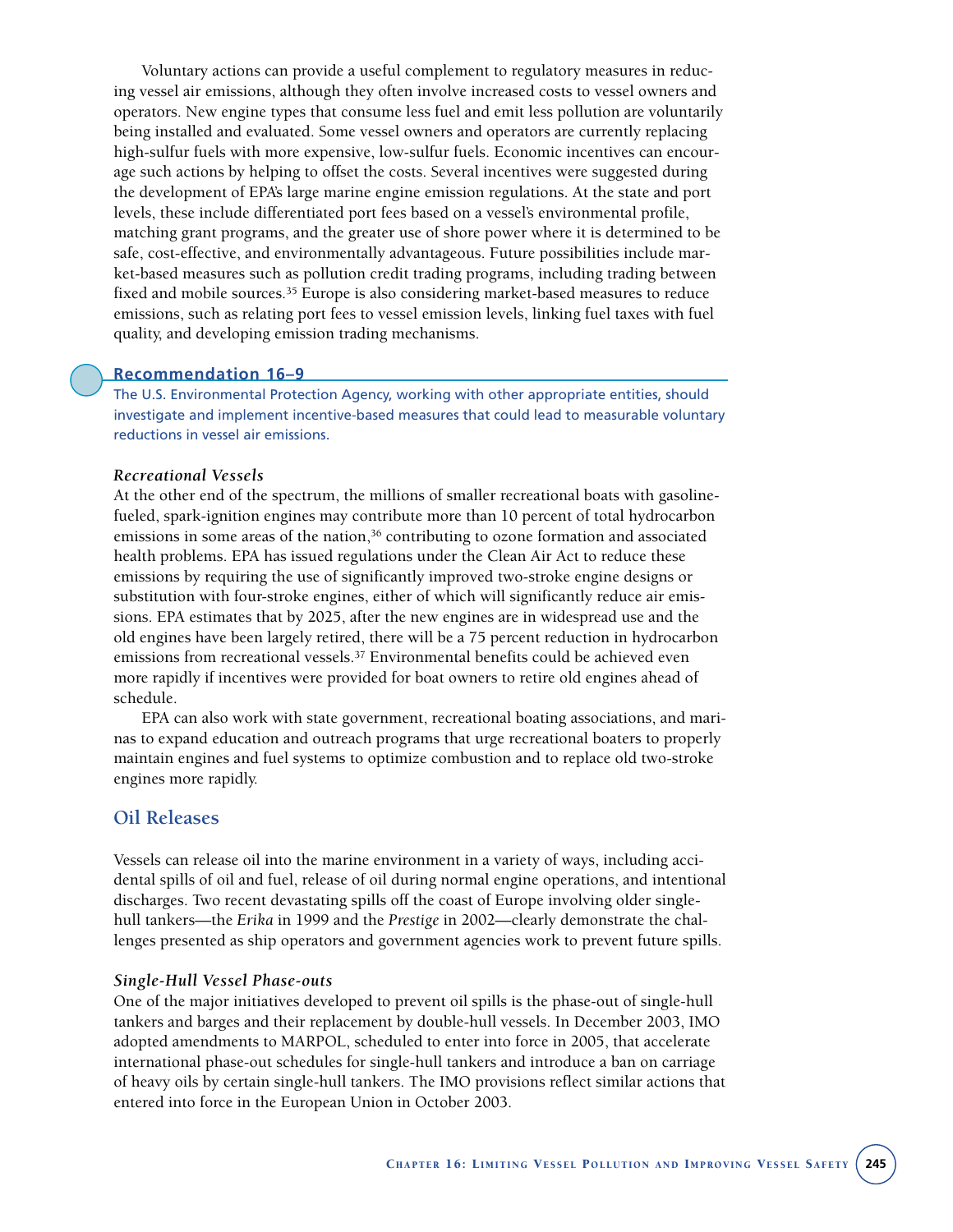Prior to recent international actions, concerns had been raised in the United States about sufficient oil carriage capacity, as regulations under the Oil Pollution Act (OPA) required phase-outs of single-hulls. (The international phase-out schedule differs in certain respects from the schedule under OPA.) A 2000 GAO report analyzed domestic capacity in the U.S. fleet and determined that the industry had sufficient capacity in the near term, but that future capacity was less clear and merited regular examination.38 As the European and IMO initiatives took shape, additional concerns were raised about their impacts, including the limitations on carriage of heavy oils and the possible diversion of single-hull tankers from the European to U.S. trade. Building on recommendations in the GAO report, the U.S. Department of Transportation and the U.S. Coast Guard need to continue to assess issues related to the phase-out of single-hull vessels. The assessments should address the capacity to meet U.S. demand for double-hull vessels and include evaluations of the impacts of recent MARPOL amendments.

#### *Aging Infrastructure*

While vessel spills are the leading source of oil releases associated with the oil transportation industry, there is also growing concern about the threats posed by aging pipelines and other oil transportation facilities.39 Reflecting these concerns, Congress and the Department of Transportation's Office of Pipeline Safety have introduced new statutory and management measures designed to improve pipeline safety. The most effective long-term approach to protection of the marine environment from transportation-related oil spills is a comprehensive, risk-based assessment of potential threats, prioritization of responses, and a coordinated plan of action among agencies responsible for different segments of the oil transportation industry.

# **Recommendation 16–10**

The U.S. Department of Transportation, U.S. Coast Guard, U.S. Environmental Protection Agency, and Minerals Management Service, in consultation with states, should conduct a riskbased analysis of all oil transportation systems that identifies and prioritizes sources of greatest risk. Based on that analysis, the agencies should develop a comprehensive, long-term plan for action to reduce overall spill risks and the threat of significant spills.

#### *Pollution Prevention and Response*

U.S. efforts to reduce oil spills from vessels have been very successful, largely due to requirements established by OPA, and initiatives by industry working with the Coast Guard and other agencies (Figure 16.2). Following the enactment of OPA in 1990, oil released through vessel spills in the United States dropped by more than 60 percent, from over 14 gallons per million shipped between 1983 and 1990 to 5 gallons per million between 1991 and 1998.40

While barge spills have also declined dramatically in the last decade, a 2002 National Research Council report indicated that between 1990 and 1999 the amount of oil released into U.S. waters from barge spills, particularly from spills of heavy distillates, exceeded spills from other vessel sources, including tankers.<sup>41</sup>

Sunken and abandoned vessels also pose environmental dangers. These wrecks may still contain significant amounts of oil or other hazardous substances and represent an increasing threat of gradual or sudden releases to the environment as the vessels age and deteriorate.

When a spill does occur, the United States has a well-developed National Response System (NRS) to manage threats from oil discharges, hazardous chemical releases, and other toxic spills. The NRS includes: a National Response Team made up of sixteen federal agencies; Regional Response Teams, with federal, state, and territorial representatives; area committees; and local emergency planning committees under supervision of their state emergency response commissions. National, regional, and area contingency plans provide an organizational structure, develop policy guidance, and coordinate federal, state, and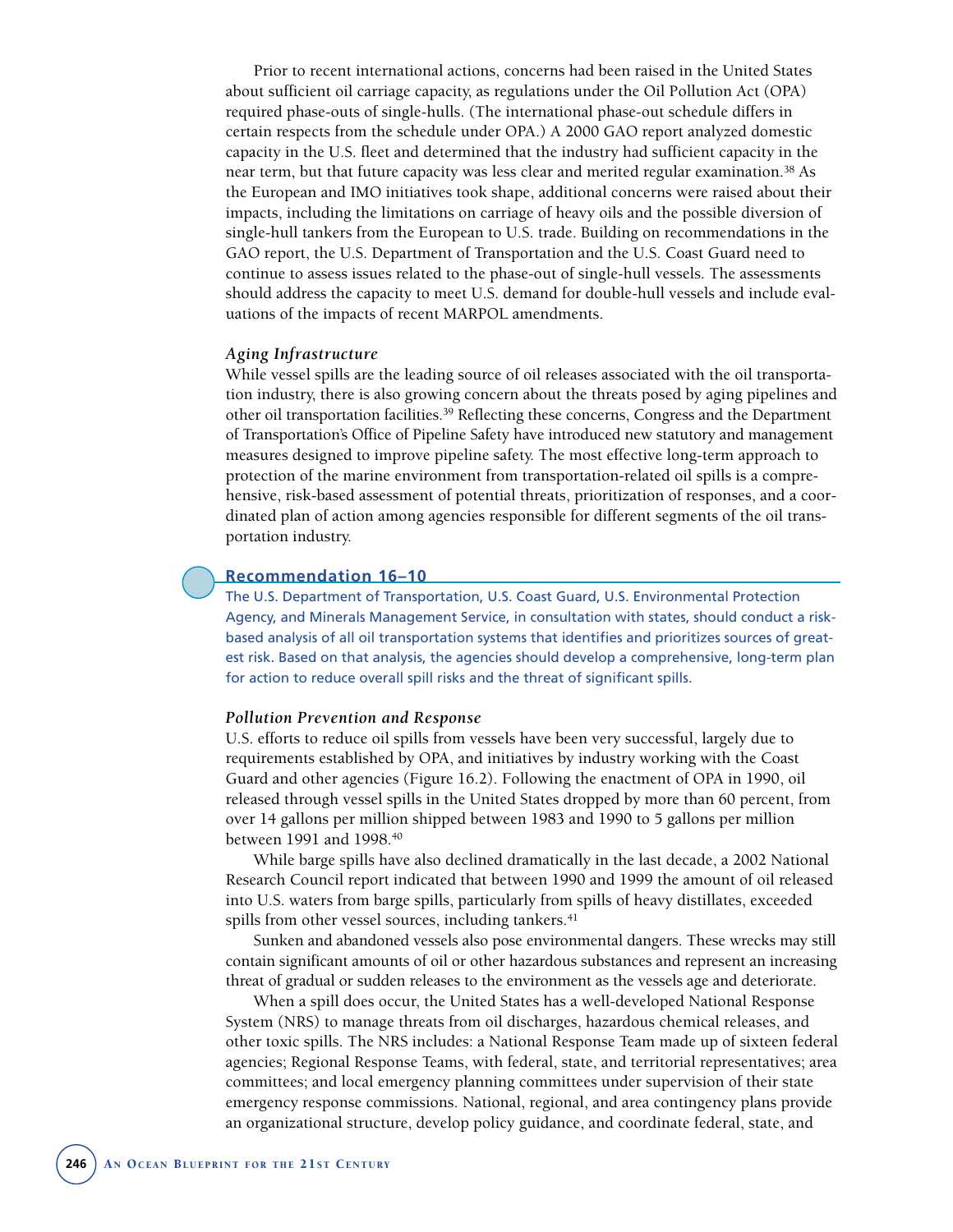

fluctuated significantly between 1973 and 1990. However, following the *EXXON Valdez* spill in 1989 and the resulting passage of the Oil Pollution Act of 1990, the amount of oil released into the environment has been significantly reduced.

Source: Environmental Research Consulting, Cortlandt Manor, NY.

local responses to discharges and threats of discharges. Federal on-scene coordinators manage response resources and efforts during an incident.

The need remains for continued vigilance, dedication of resources, prioritization of threats, and development of additional preventive actions to reduce the number and impacts of oil spills in U.S. waters.

# *Places of Refuge*

A *place of refuge* is the term given to a port or protected coastal area that can accommodate ships in distress and help prevent or mitigate the impact of spills. In 2001, the *Castor*, a fully laden tanker that had developed a structural problem in the Mediterranean, was forced to remain at sea for thirty-five days until it was finally allowed into sheltered waters for cargo transfer and repairs. Many believe that the catastrophic impacts of the 2002 *Prestige* oil spill off the coast of Spain may have been avoided or significantly reduced if the distressed vessel had been allowed into sheltered waters to transfer its cargo, rather than being towed farther out to sea.

In December 2003, the IMO approved new guidelines on places of refuge for distressed ships when human life is not threatened. The guidelines are based on the premise that the best way to prevent damage from the progressive deterioration of a vessel is to transfer its cargo and fuel, and that this is best accomplished in a place of refuge. The guidelines provide a framework for assessing individual cases and taking appropriate action. However, recognizing that the potential economic and environmental consequences of bringing a distressed vessel to the coast are likely to attract political involvement, the guidelines also recommend actions to facilitate communication and decision making during the time of crisis.

Additional work is needed in the United States to create an effective process within the National Response System for responding to vessels seeking refuge. While this will be difficult, the nation cannot afford to wait until an incident like the *Prestige* disaster is underway before seeking good solutions. A series of government and industry forums have identified many issues to be addressed, among them: establishing a single point of contact for ship-to-shore communications; identifying available salvage, lightering, and technical resources in local areas; identifying the responsible decision makers at federal,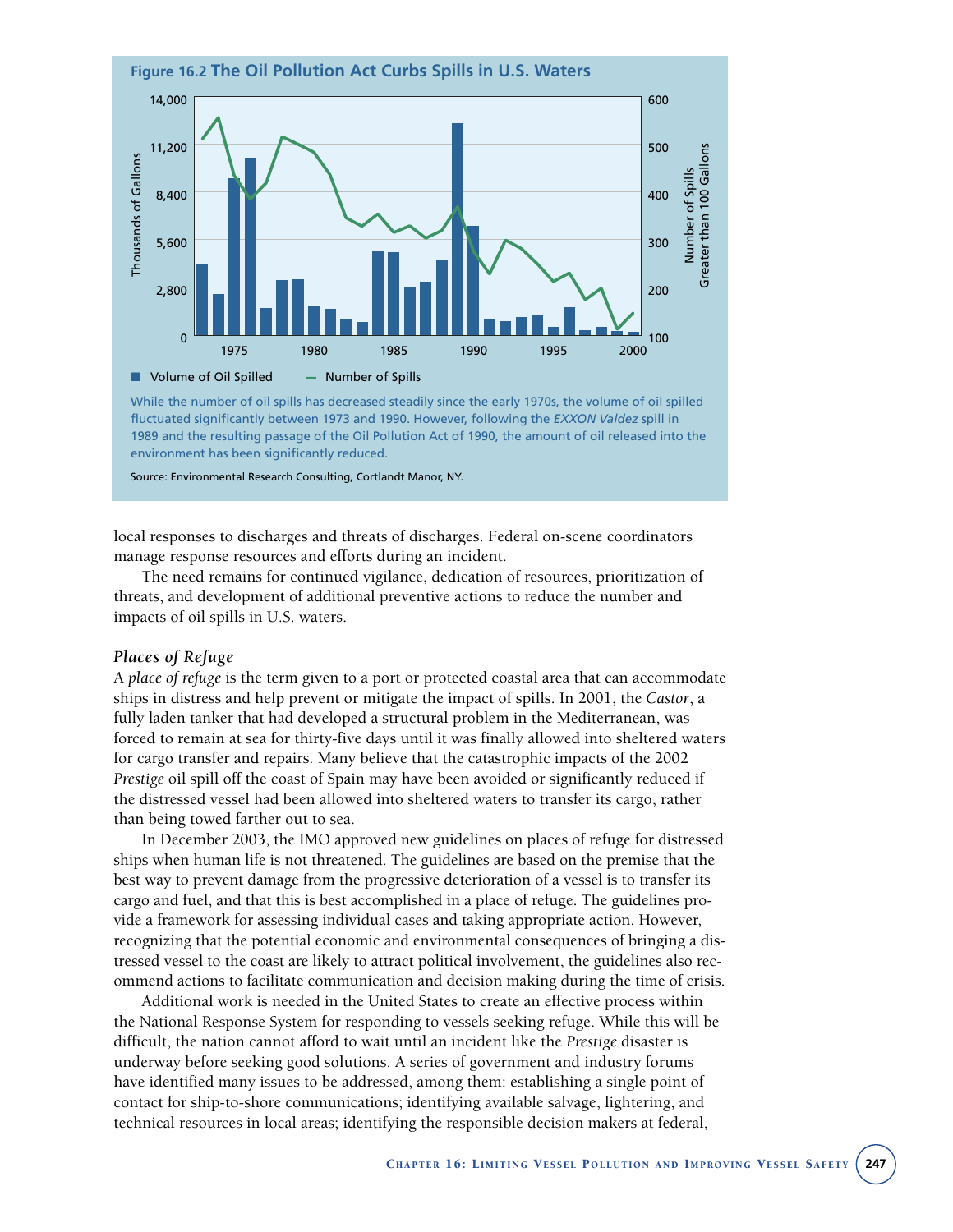state, and port levels; resolving financial protection, liability, and compensation issues; and deciding whether potential places of refuge should be designated in advance. There is a broad consensus that contingency plans should: allow for consistent implementation at the national, regional, and port levels; provide specific direction on how to receive and act upon requests for assistance in a timely and coordinated manner; and establish clear lines of authority and responsibility for deciding whether to grant a ship's request for refuge.

# **Recommendation 16–11**

The U.S. Coast Guard, working with the spill response and marine salvage communities, should develop comprehensive policy guidance and contingency plans for places of refuge in the United States. The plans should clearly delineate decision-making authorities and responsibilities and provide for coordinated and timely assessments and responses to vessels seeking a place of refuge.

#### *Oil from Recreational Vessels*

The millions of recreational vessels and personal watercraft with two-stroke outboard motors are estimated to be a substantial source of petroleum contamination in U.S. waters, although the true magnitude of the problem remains unclear. The National Research Council has estimated that two-stroke outboard motors may release anywhere between 0.6 and 2.5 million gallons of oil and gasoline into U.S. coastal waters every year.<sup>42</sup> Petroleum products also spill into coastal waters when boaters are refueling.

Most of the approximately ten million gasoline-fueled recreational motorboats and personal watercraft have older two-stroke engines that will continue to discharge air and water pollutants until they are retired. Actions to reduce air pollutants from recreational vessel engines (discussed above), including upgrades for two-stroke engines, replacement with four-stroke engines, owner incentives, and general boater education, will also reduce discharges of oil, gasoline, and fuel additives.

Innovative programs can also help to reduce the impacts of other types of oil releases resulting from small vessel operations. For example, the state of Texas, participating ports, the private sector, and local governments, have constructed fixed and mobile bilge water reclamation facilities for commercial fishing vessels and recreational vessels to use for disposal of oily bilge water. The service is provided at no cost to the vessel owners and the oil is recycled. The program, started in 1996, is rapidly expanding and is reported to have collected over 500,000 gallons of used oil and more than 600,000 gallons of contaminated water.<sup>43</sup> The federal government can encourage such innovative programs by collecting and disseminating information on successful efforts and providing partial support.

# **Recommendation 16–12**

The National Ocean Council should coordinate federal agency efforts to reduce the release of air and oil pollutants from small vessel operations through a combination of outreach and education, development of incentives to encourage early replacement of older two-stroke engines, and support for innovative pilot programs at the federal, state, and local levels.

# **Increasing Knowledge to Guide Change**

A common theme in any pollution prevention strategy is the need to acquire a better understanding of the impacts of various forms of pollution and the potential for new control technologies. Research can help identify the degree of harm represented by different human activities and can assist in prioritizing limited resources to address the most significant threats. Research must also be at the heart of any science-based approach toward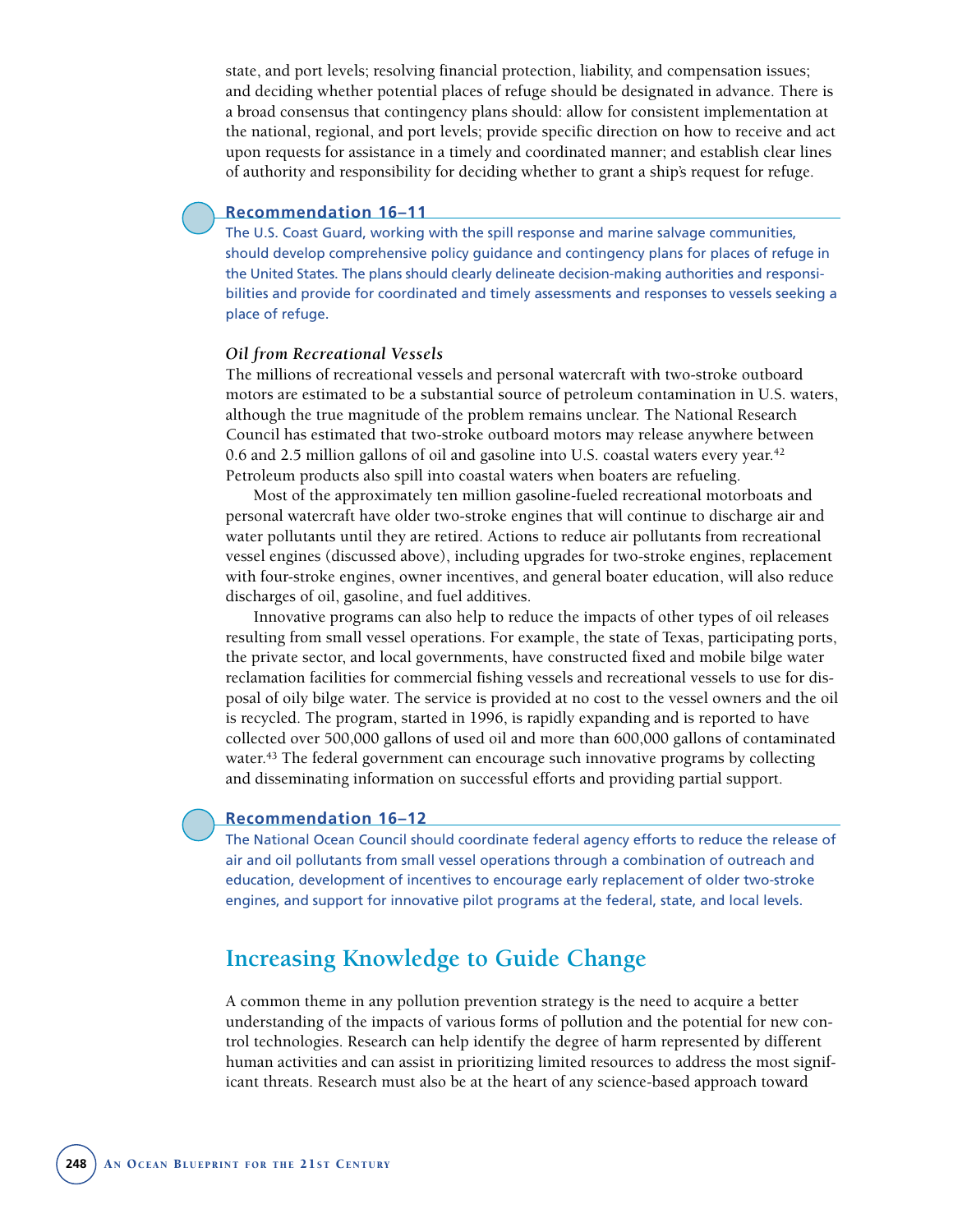developing new regulatory and non-regulatory measures to control vessel pollution. Useful research directions include investigations of:

- Processes that govern the transport of pollutants in the marine environment.
- Small passenger vessel practices, including the impacts of stationary discharges.
- Disposal options for concentrated sludge resulting from advanced sewage treatment on large passenger vessels.
- Cumulative impacts of commercial and recreational vessel pollution on particularly sensitive areas, such as coastal areas with low tidal exchange and coral reef systems.
- Impacts of vessel air emissions, particularly in ports and inland waterways where the surrounding area is already having difficulty meeting air quality standards.

These examples represent only a small fraction of the research that is needed to increase the understanding of, and the ability to respond to, potential threats to the marine environment from vessel pollution.

**Recommendation 16–13**

The U.S. Environmental Protection Agency, National Oceanic and Atmospheric Administration, U.S. Coast Guard, and other appropriate entities should support a vigorous, coordinated research program on the fates and impacts of vessel pollution. Research results should be used to guide management priorities, develop new control technologies, determine best management practices, and create more effective regulatory regimes as needed.

# **Improving Awareness of Ocean Activities**

Vessel safety and environmental protection depend not only on appropriate operation of each vessel, but on the safe movement and management of all vessel traffic. Effective vessel traffic management takes place within the larger context of other coastal and ocean uses and requires accommodation between those uses and navigation.

The rapidly increasing variety and number of offshore uses, and the potential for conflicts between competing interests operating in the same area, will increase the need for information concerning the nature and extent of offshore activities. In today's highly interdependent world, efforts to ensure national security, maintain environmental quality, and manage the use of marine resources will require unprecedented awareness of activities, trends, conditions, and anomalies in the maritime domain, including those that may require some intervention.

The Coast Guard, which has a leading role in developing increased maritime domain awareness, defines it as "the effective understanding of anything in the marine environment that could adversely affect America's security, safety, economy, or environment."<sup>44</sup> For the Coast Guard, maritime domain awareness applies to a broad range of maritime activities, including security, search and rescue efforts, fisheries enforcement, drug interdiction, illegal human migration, marine safety, and environmental protection.

While much of the recent effort to increase maritime domain awareness has grown out of concerns for national security, heightened by the September 11, 2001 terrorist attacks, the information gained will benefit a variety of other national interests. For instance, the expanded use of the Automated Identification System not only tracks and identifies vessels for security purposes, but provides information to assist safe navigation and help reduce the risk of accidents that could adversely impact the marine environment. The information can also help identify areas of vessel congestion or potential conflicts with other uses, thus serving as a valuable management tool.

The development of greater maritime domain awareness coincides with efforts to develop more comprehensive, ecosystem-based management approaches for ocean and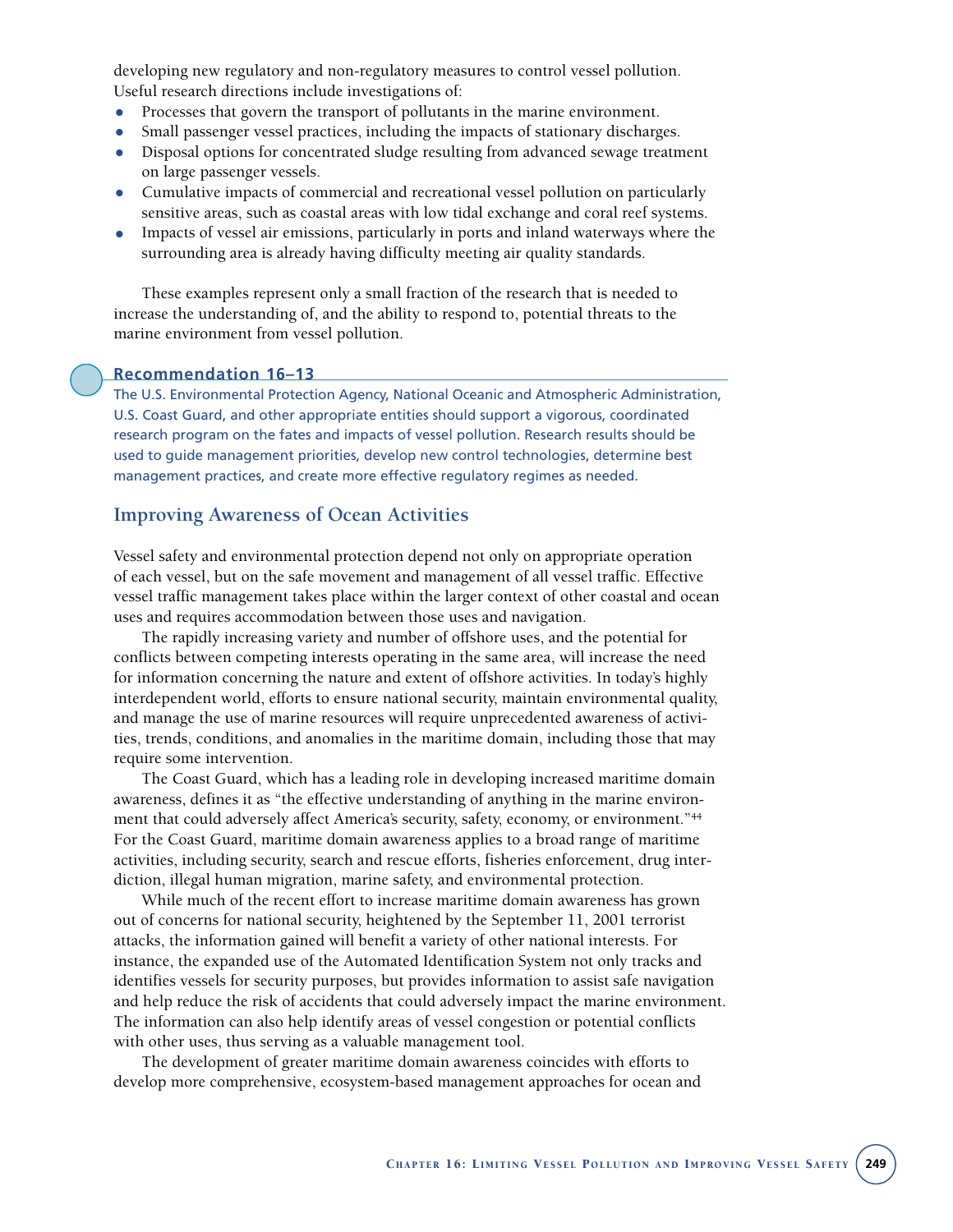coastal activities. Close coordination of these efforts will help ensure that the information products developed through maritime awareness can be integrated into other monitoring and observing networks to support a broad variety of management needs.

# **Recommendation 16–14**

In developing and implementing maritime domain awareness initiatives, the U.S. Coast Guard should work with the National Ocean Council to ensure that, in addition to their other intended purposes, these initiatives provide effective support for ocean and coastal management needs.

# **References**

- *<sup>1</sup>* U.S. Department of Transportation. *An Assessment of the Marine Transportation System: A Report to Congress.* Washington, DC, September 1999.
- *<sup>2</sup>* National Chamber Foundation. *Trade and Transportation: A Study of North American Port and Intermodal Systems.* Washington, DC: U.S. Chamber of Commerce, March 2003.
- *<sup>3</sup>* The American Waterways Operators. "Value to the Nation." <www.americanwaterways.com> Accessed December 1, 2003.
- *<sup>4</sup>* Business Research and Economic Advisors. *The Contribution of the North American Cruise Industry to the U.S. Economy in 2002.* Exton, PA: International Council of Cruise Lines, August 2003.
- *<sup>5</sup>* National Marine Manufacturers Association. "Facts and Figures." <www.nmma.org> Accessed December 1, 2003.
- *<sup>6</sup>* U.S. Coast Guard. *Prevention Through People Quality Action Team Report.* Washington, DC, 1995.
- *<sup>7</sup>* United Nations Environment Program. *Pollution from the Land: The Threat to Our Seas.* New York, NY: United Nations, 2003.
- *<sup>8</sup>* National Research Council. *Oil in the Sea III: Inputs, Fates, and Effects.* Washington, DC: National Academy Press, 2003.
- *<sup>9</sup>* "Vessel Operations Under "Flags of Convenience" and National Security Implications." Statement of Rear Admiral Paul J. Pluta, U.S. Coast Guard, before the House Armed Services Committee. June 13, 2003.
- <sup>10</sup> U.S. Coast Guard. "Origins of the Port State Control Program." <www.uscg.mil/hq/g-m/pscweb/origins> Posted July 25, 2003; accessed December 1, 2003.
- *<sup>11</sup>* O'Neill, W. "IMO–30 Years of Change, 30 years of Progress." *Maritime Policy and Management* 30 (January/March 2003): 1–4.
- *<sup>12</sup>* Organization for Economic Cooperation and Development. *Cost Savings Stemming from Non-compliance with International Environmental Regulations in the Maritime Sector.* Paris, France, 2003.
- *<sup>13</sup>* U.S. General Accounting Office. *Coast Guard: Strategy Needed for Setting and Monitoring Levels of Effort for All Missions.* GAO–03–155. Washington, DC, November 2002.
- *<sup>14</sup>* U.S. General Accounting Office. *Coast Guard: Comprehensive Blueprint Needed to Balance and Monitor Resource Use and Measure Performance for All Missions.* GAO–03–544T. Washington, DC, March 2003.
- *<sup>15</sup>* Transportation Research Board. *The Marine Transportation System and the Federal Role: Measuring Performance, Targeting Improvement.* Special Report 279. Washington, DC: The National Academies, 2004.
- *<sup>16</sup>* Subcommittee on Flag State Implementation. *Report to the Maritime Safety Committee and the Marine Environmental Protection Committee.* FSI 11/23. London, UK: International Maritime Organization, May 6, 2003.
- *<sup>17</sup>* Seafarers International Research Center. *A Study on Fraudulent Practices Associated with Certificates of Competency and Endorsements.* Wales, UK: Cardiff University, January 2001.
- *<sup>18</sup>* International Information Programs. *Marine Environment and Tanker Safety: A G–8 Action Plan.* Washington, DC: U.S. Department of State, June 2, 2003.
- *<sup>19</sup>* U.S. Coast Guard. *Port State Control in the United States: Annual Report 2002.* Washington, DC, April 2003.
- *<sup>20</sup>* Ibid.
- *<sup>21</sup>* U.S. Environmental Protection Agency. *Using Your Head to Help Protect Our Aquatic Resources.* EPA 842–F–00–002. Washington, DC, April 2001.
- *<sup>22</sup>* Alaska Department of Environmental Conservation. *Alaska Cruise Ship Initiative, Part 2 Report (June 1, 2000, to July 1, 2001).* Juneau, AK, 2001.
- *<sup>23</sup>* Business Research and Economic Advisors. *The Contribution of the North American Cruise Industry to the U.S. Economy in 2002.* Exton, PA: International Council of Cruise Lines, August 2003.
- *<sup>24</sup>* Ibid.